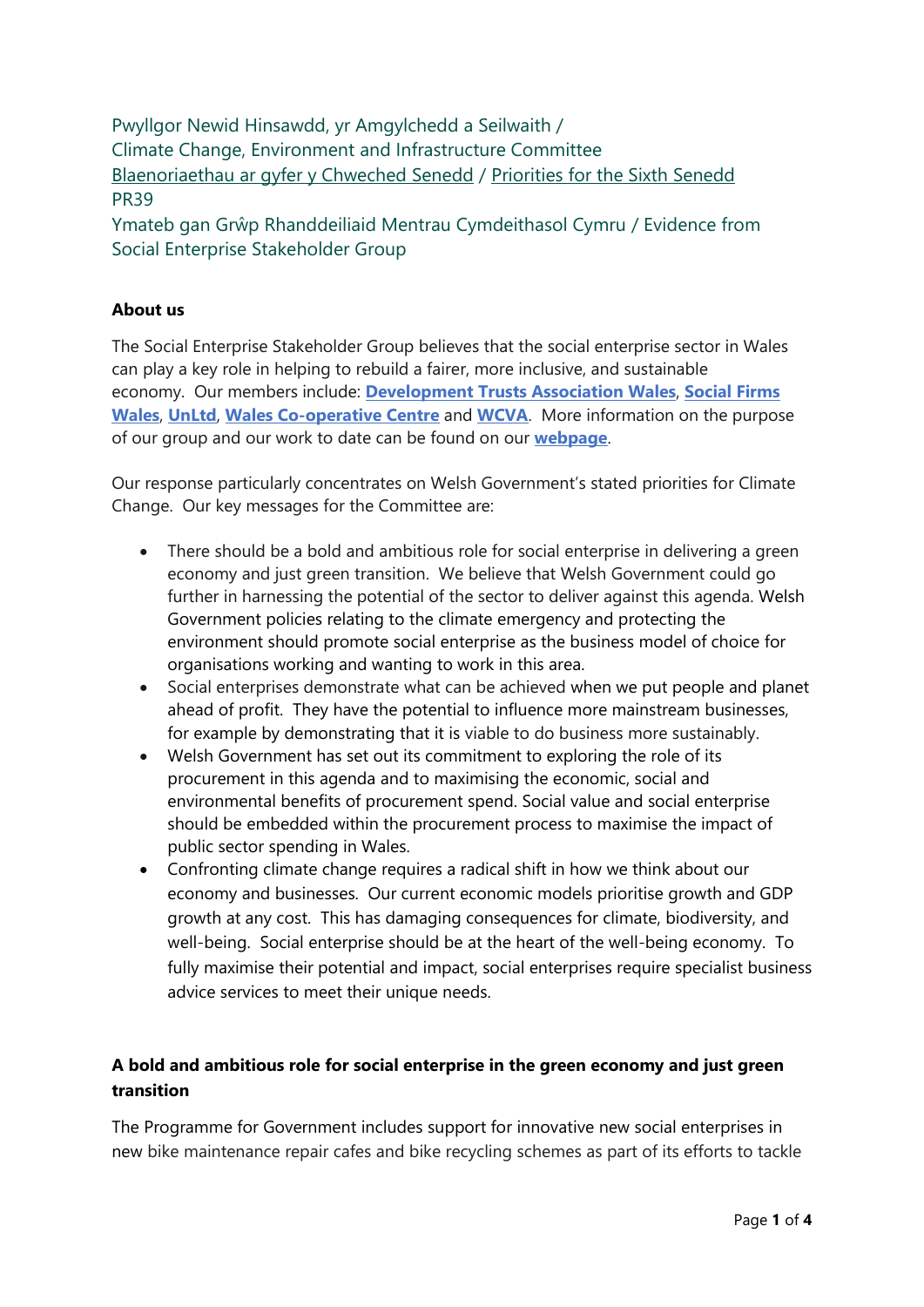climate change. This is welcome but we believe it fails to tap into the full potential of social enterprise to deliver in the fight against climate change.

The narrow concentration on the role of social enterprise in the Programme for Government overlooks the range of sectors and activities relevant to this agenda that social enterprises operate in. This includes renewable energy, zero waste, food, biodiversity and land management. It also overlooks the role of social enterprise as values-based organisations that value planet and people as much as profit. Social enterprises operate on the principles of the Triple Bottom line; people, planet, profit. This ensures that their social, environmental, economic purpose is at the heart of what they do. Many have environmental objectives and improving the local area at the heart of their social aims. It is also worth noting that many social enterprises have embedded circular economy principles within these environmental objectives. Welsh Government policies relating to the climate emergency and protecting the environment should promote social enterprise as the business model of choice for organisations working and wanting to work in this area.

There is also an opportunity to build more resilient communities and local economies, through scaling up social enterprises and community and locally-owned businesses with training and skills development in local communities as part of a just green transition.

We would welcome an opportunity to work with the committee to explore how the potential of social enterprise could be harnessed to deliver in the fight against climate change. We would be pleased to facilitate opportunities for the committee to meet with social enterprises working in this field or to provide more detailed case studies for the committee's consideration.

## **The role of values-based businesses in fighting climate change**

Our sector can show what can be achieved when we put people and planet ahead of profit. Research from Social Enterprise UK found that 65% of social enterprises expected the focus on sustainable and environmentally friendly processes within their organisation to increase in the next two to three years - significantly higher than traditional SMEs more widely (49%). In comparison, only a fifth of social enterprises considered cost to be more important than environmental impact when procuring products, compared to 76% of SMEs.

Social enterprises hold a wealth of untapped information about how to achieve environmental impact through socially minded business models.<sup>1</sup> Environmental mission social enterprises hold a wealth of information, best practice and engagement opportunities that need to be explored and amplified for the benefit of other social enterprises, and for climate engagement more widely. Social enterprise could influence more mainstream businesses, for example by demonstrating that it is viable to do business more sustainably.<sup>2</sup>

<sup>1</sup> https://www.socialenterprise.org.uk/wp-content/uploads/2020/08/climate-change-what-we-knowsocial-enterprise-uk-2020.pdf

<sup>2</sup> https://www.weforum.org/agenda/2021/01/social-enterprises-can-have-a-big-impact/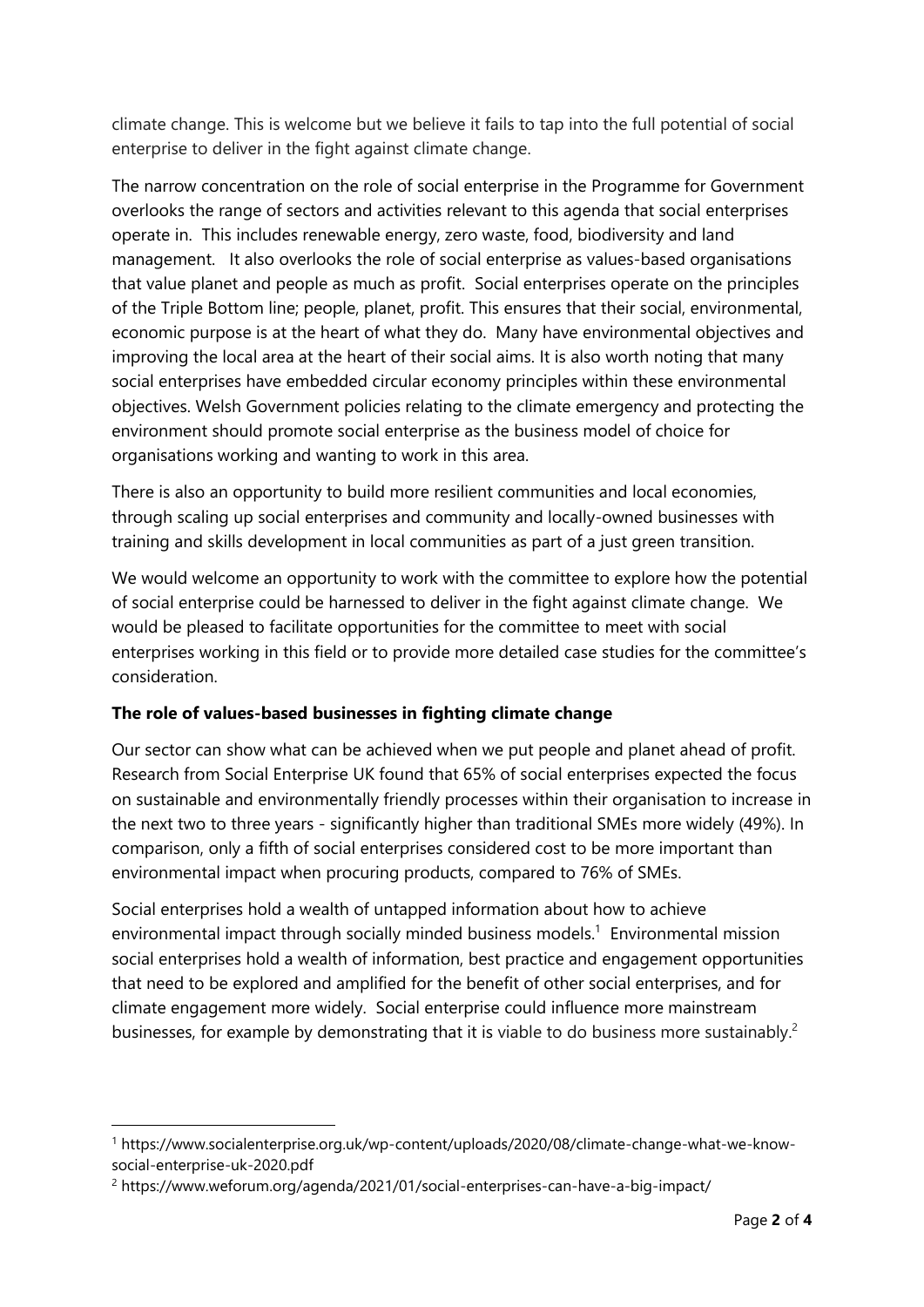### **Maximising the role of the sector in decarbonisation: Social value and procurement**

The Welsh Government has set out its legal commitment to achieve net zero emissions by 2050, with an ambition to get there even sooner. Achieving this will take specific investments to decarbonise existing infrastructure in Wales, in areas such as housing and transport. The Government has set out its commitment to exploring the role of its procurement in this agenda, and to maximise the economic, social and environmental benefits of this investment and procurement, the role of the social enterprise sector is crucial.

We believe that social value and social enterprise should be embedded within the procurement process. As discussed above, social enterprises operate on the principle of the triple bottom line. They can deliver added social value in communities across Wales. Spend on social enterprises could therefore help to tackle climate change while also delivering additional social value. In order for these benefits to be given the same weighting as financial cost, social enterprise and social value must be embedded within all procurement practises at different levels of Government in Wales.

We would also welcome further exploration of the role of the Government in nurturing the market to take advantage of this significant investment. The 2020/21 Social Enterprise Mapping exercise highlighted that many social enterprises would like to do more trade with the public sector but that they lack the skills to do so.

### **A new approach to economic development**

Confronting climate change requires a radical shift in how we think about our economy and businesses. Our current economic models prioritise growth and GDP growth at any cost. This has damaging consequences for climate, biodiversity, and wellbeing.

Social enterprises in Wales are ready to challenge the economic models of the past and rebuild a fairer, more inclusive and sustainable economy. Social enterprises are at the forefront of delivering a just and green transition and have pioneered solutions to tacking the climate emergency. They deliver people-centred local economic development that responds to community need and where participation and empowerment are integral. But to fully deliver these things, social enterprises in Wales need specialist business support to rebuild and grow.

Social enterprises require specialist business advice services to meet their unique needs. While they face many of the same challenges as any mainstream business, they also face unique challenges. Social enterprises have different drivers and deliver holistic solutions, integrating their environmental and social objectives with economic ones. They have specific governance structures and are accountable to multiple stakeholders. They access funding in different ways and from different places, for example from trusts and foundations, social investment providers and community share schemes. These businesses need to be supported in ways which are sympathetic to their means of delivery and social impact.

### **Conclusion**